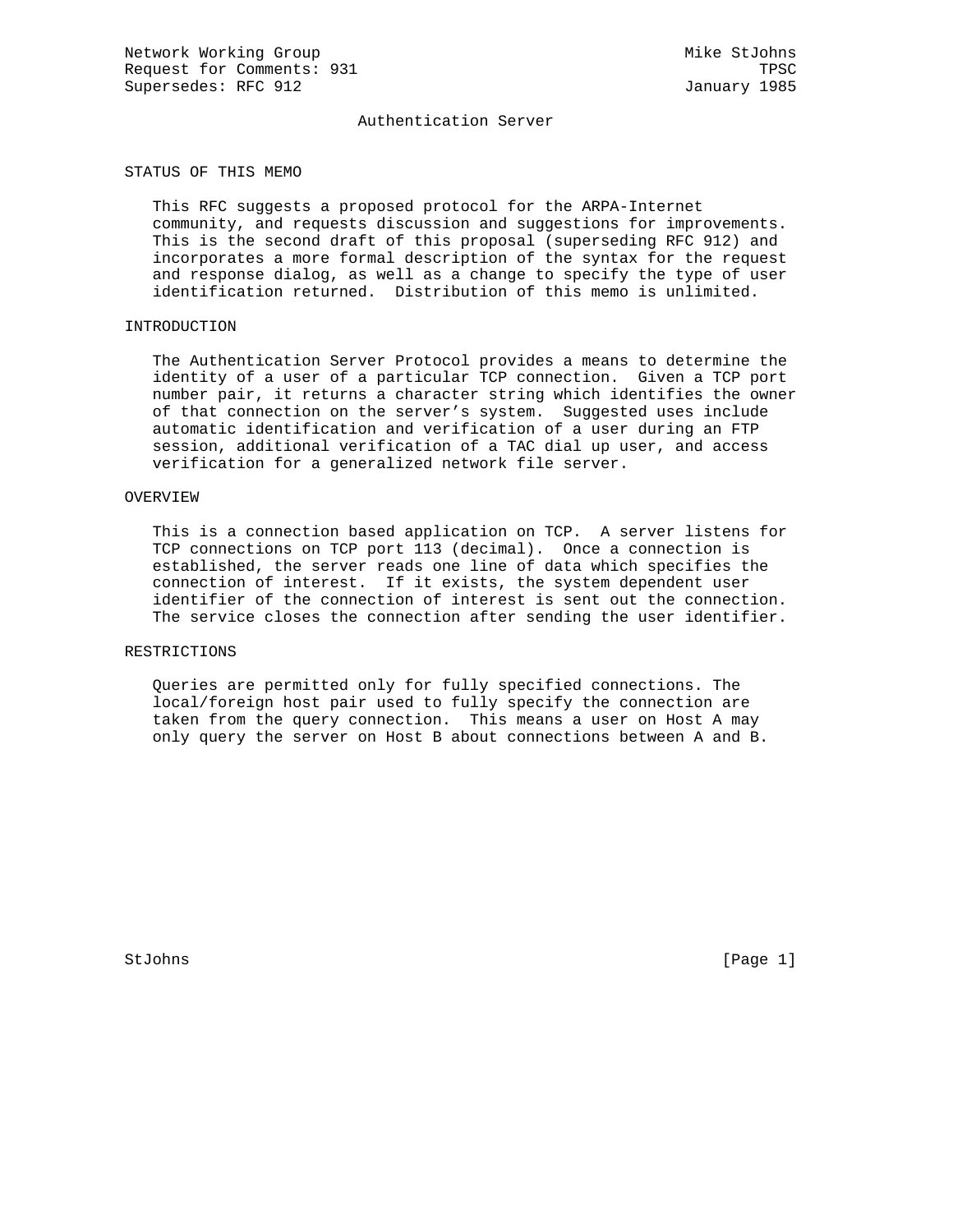RFC 931 January 1985 Authentication Server

QUERY/RESPONSE FORMAT

The server accepts simple text query requests of the form

<local-port>, <foreign-port>

where <local-port> is the TCP port (decimal) on the target (server) system, and <foreign-port> is the TCP port (decimal) on the source (user) system.

For example:

23, 6191

The response is of the form

<local-port>, <foreign-port> : <response-type> : <additional-info>

 where <local-port>,<foreign-port> are the same pair as the query, <response-type> is a keyword identifying the type of response, and <additional info> is context dependent.

For example:

 23, 6191 : USERID : MULTICS : StJohns.DODCSC.a 23, 6193 : USERID : TAC : MCSJ-MITMUL 23, 6195 : ERROR : NO-USER

### RESPONSE TYPES

A response can be one of two types:

#### USERID

 In this case, <additional-info> is a string consisting of an operating system name, followed by a ":", followed by user identification string in a format peculiar to the operating system indicated. Permitted operating system names are specified in RFC-923, "Assigned Numbers" or its successors. The only other names permitted are "TAC" to specify a BBN Terminal Access Controller, and "OTHER" to specify any other operating system not yet registered with the NIC.

StJohns [Page 2]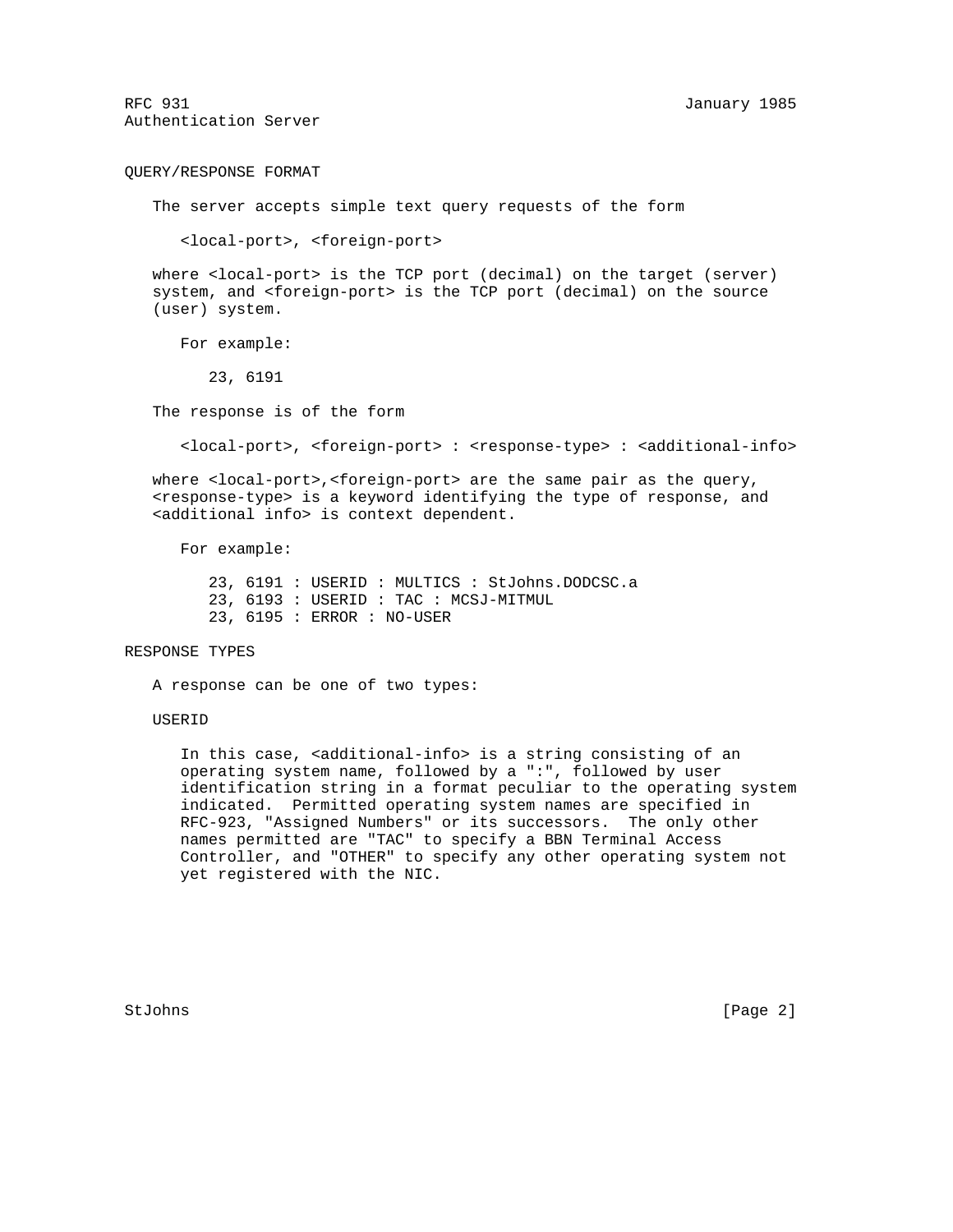RFC 931 January 1985 Authentication Server

### ERROR

For some reason the owner of <TCP-port> could not be determined, <additional-info> tells why. The following are suggested values of <additional-info> and their meanings.

INVALID-PORT

Either the local or foreign port was improperly specified.

NO-USER

 The connection specified by the port pair is not currently in use.

## UNKNOWN-ERROR

 Can't determine connection owner; reason unknown. Other values may be specified as necessary.

## CAVEATS

 Unfortunately, the trustworthiness of the various host systems that might implement an authentication server will vary quite a bit. It is up to the various applications that will use the server to determine the amount of trust they will place in the returned information. It may be appropriate in some cases restrict the use of the server to within a locally controlled subnet.

# APPLICATIONS

1) Automatic user authentication for FTP

 A user-FTP may send a USER command with no argument to the server-FTP to request automatic authentication. The server-FTP will reply with a 230 (user logged in) if it can use the authentication. It will reply with a 530 (not logged in) if it cannot authenticate the user. It will reply with a 500 or 501 (syntax or parameter problem) if it does not implement automatic authentication. Please note that no change is needed to currently implemented servers to handle the request for authentication; they will reject it normally as a parameter problem. This is a suggested implementation for experimental use only.

 2) Verification for privileged network operations. For example, having the server start or stop special purpose servers.

StJohns [Page 3]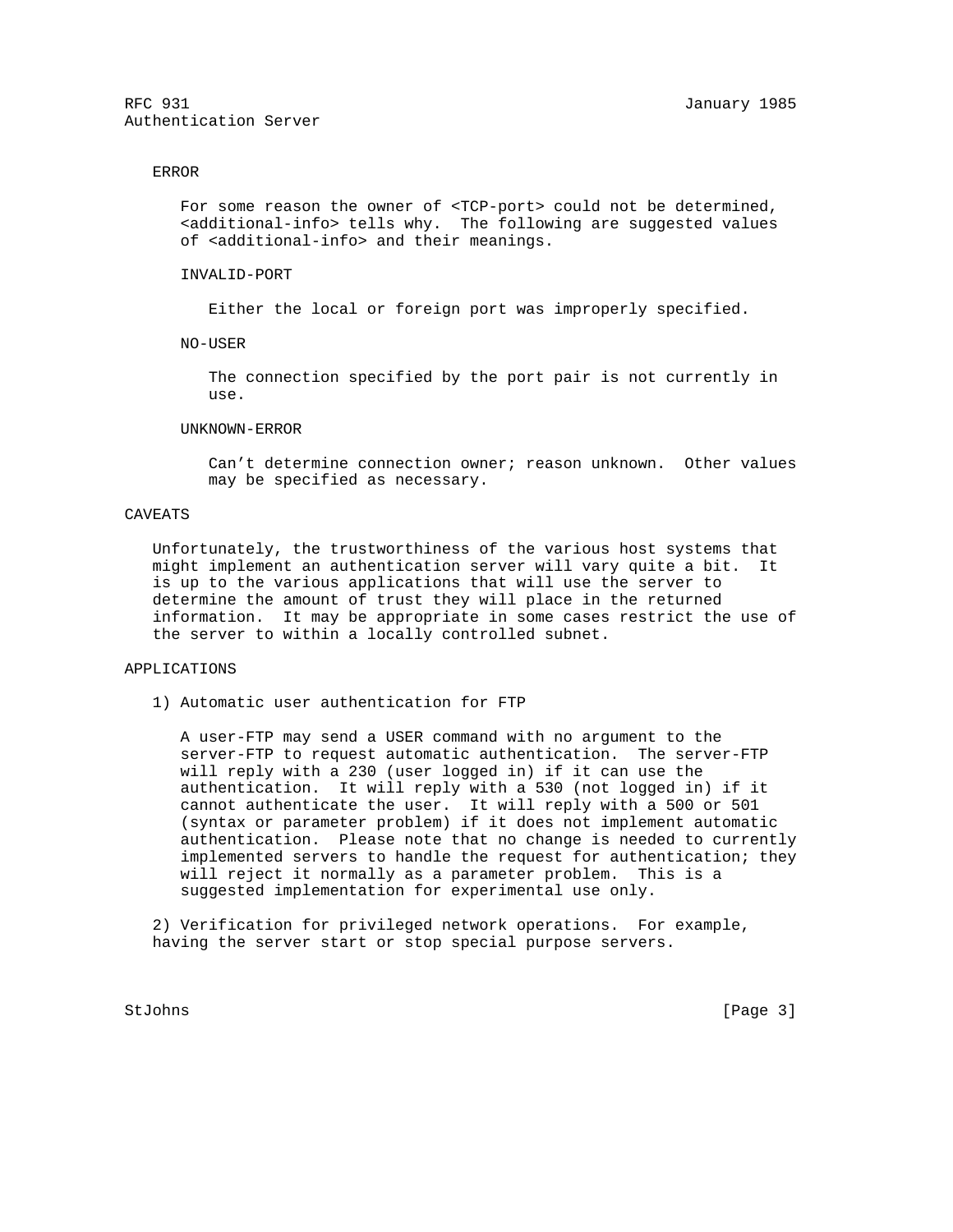3) Elimination of "double login" for TAC and other TELNET users.

This will be implemented as a TELNET option.

# FORMAL SYNTAX

|                 | $<$ request> ::= $<$ port-pair> $<$ CR> $<$ LF>                                                              |
|-----------------|--------------------------------------------------------------------------------------------------------------|
|                 | <port-pair> ::= <integer-number> "," <integer-number></integer-number></integer-number></port-pair>          |
|                 | <reply> ::= <reply-text> <cr> <lf></lf></cr></reply-text></reply>                                            |
|                 | <reply-text> ::= <error-reply>   <auth-reply></auth-reply></error-reply></reply-text>                        |
|                 | <error-reply> ::= <port-pair> ":" ERROR ":" <error-type></error-type></port-pair></error-reply>              |
|                 | <auth-reply> ::= <port-pair> ":" USERID ":" <opsys> ":" <user-id></user-id></opsys></port-pair></auth-reply> |
|                 | <error-type> ::= INVALID-PORT   NO-USER   UNKNOWN-ERROR</error-type>                                         |
| <opsys></opsys> | $::=$ TAC   OTHER   MULTICS   UNIX etc.<br>(See "Assigned Numbers")                                          |

Notes on Syntax:

 1) White space (blanks and tab characters) between tokens is not important and may be ignored.

 2) White space, the token separator character (":"), and the port pair separator character (",") must be quoted if used within a token. The quote character is a back-slash, ASCII 92 (decimal) ("\"). For example, a quoted colon is "\:". The back-slash must also be quoted if its needed to represent itself  $(\sqrt{''}, \sqrt{''})$ .

Notes on User Identification Format:

 The user identifier returned by the server should be the standard one for the system. For example, the standard Multics identifier consists of a PERSONID followed by a ".", followed by a PROJECTID, followed by a ".", followed by an INSTANCE TAG of one character. An instance tag of "a" identifies an interactive user, and instance tag of "m" identifies an absentee job (batch job) user, and an instance tag of "z" identifies a daemon (background) user.

Each set of operating system users must come to a consensus as to

StJohns [Page 4]